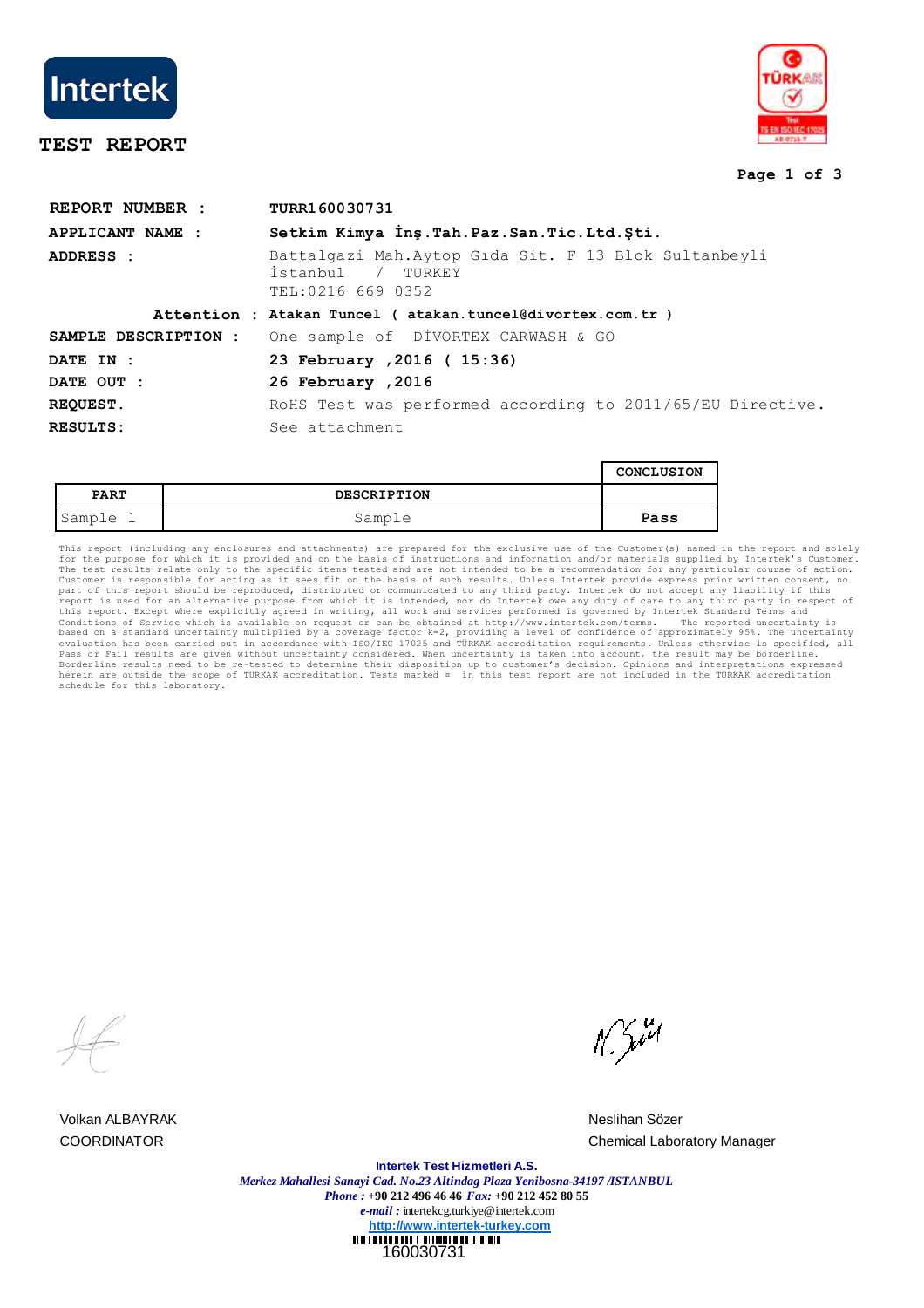

**REPORT : TURR160030731 Page 2 of 3**



## **(A) TEST RESULT SUMMARY ACCORDING TO IEC 62321 : 2008 Electrotechnical Products-Determination of Levels of Six Regulated Substances**

| <b>TESTING ITEM</b>                                      | <b>RESULT</b> |  |
|----------------------------------------------------------|---------------|--|
|                                                          | Sample 1      |  |
|                                                          | Part          |  |
| Cadmium (Cd) Content                                     | ND            |  |
| Chromium VI (Cr+6) Content<br>(for non- metal)<br>(ppm)  | ND            |  |
| Chromium VI (Cr+6) Content<br>$(\mu q/cm^2)$ (for metal) | ΝA            |  |
| Lead (Pb) Content                                        | ΝD            |  |
| Mercury (Hq) Content                                     | ND            |  |
| Flame Retardants                                         |               |  |
| Polybrominated Biphenyls (PBB)                           | ΝA            |  |
| Monobromobiphenyl (MonoBB)                               | ΝA            |  |
| Dibromobiphenyl (DiBB)                                   | ΝA            |  |
| Tribromobiphenyl (TriBB)                                 | ΝA            |  |
| Tetrabromobiphenyl (TetraBB)                             | ΝA            |  |
| Pentabromobiphenyl (PentaBB)                             | ΝA            |  |
| Hexabromobiphenyl (HexaBB)                               | ΝA            |  |
| Heptabromobiphenyl (HeptaBB)                             | NA            |  |
| Octabromobiphenyl (OctaBB)                               | ΝA            |  |
| Nonabromobiphenyl<br>(NonaBB)                            | ΝA            |  |
| Decabromobiphenyl (DecaBB)                               | ΝA            |  |
| Polybrominated Diphenyl Ethers (PBDE)                    | ΝA            |  |
| Monobromodiphenyl Ether (MonoBDE)                        | ΝA            |  |
| Dibromodiphenyl Ether (DiBDE)                            | ΝA            |  |
| Tribromodiphenyl Ether (TriBDE)                          | ΝA            |  |
| Tetrabromodiphenyl Ether (TetraBDE)                      | ΝA            |  |
| Pentabromodiphenyl Ether (PentaBDE)                      | ΝA            |  |
| Hexabromodiphenyl Ether (HexaBDE)                        | ΝA            |  |
| Heptabromodiphenyl Ether<br>(HeptaBDE)                   | ΝA            |  |
| Octabromodiphenyl Ether (OctaBDE)                        | ΝA            |  |
| Nonabromodiphenyl Ether (NonaBDE)                        | NA            |  |
| Decabromodiphenyl Ether (DecaBDE)                        | ΝA            |  |

Remarks : ppm=Parts per million based on dry weight of sample µg/cm²=Microgram per square centimetre mg/kg with 50 cm²=Milligram per kilogram with 50 square centimetre ND =Not detected NA =Not applicable NR =Not requested

> **Intertek Test Hizmetleri A.S.** *Merkez Mahallesi Sanayi Cad. No.23 Altindag Plaza Yenibosna-34197 /ISTANBUL Phone : +***90 212 496 46 46** *Fax:* **+90 212 452 80 55** *e-mail :* intertekcg.turkiye@intertek.com **http://www.intertek-turkey.com**